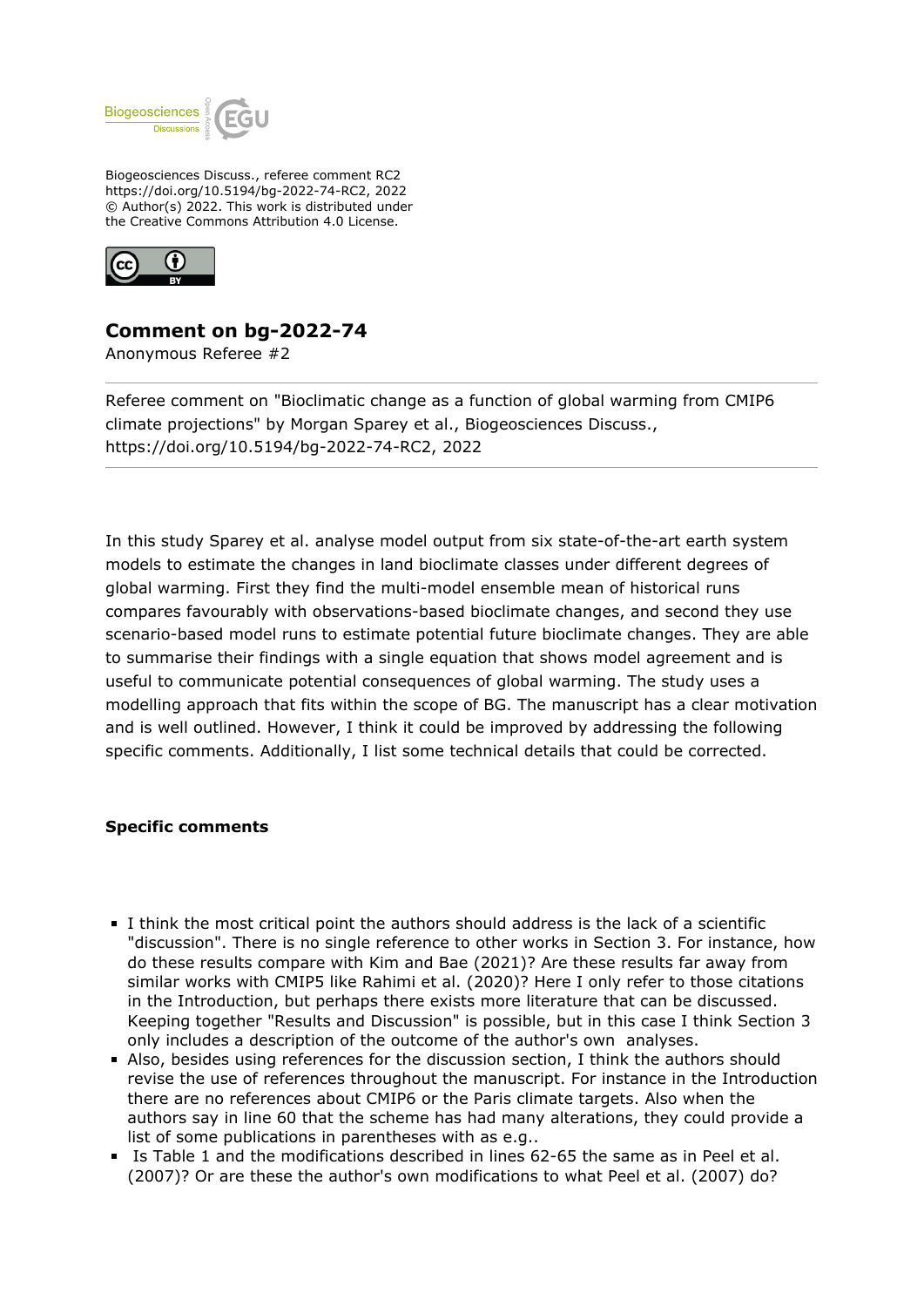Please also consider including a citation in the caption of Table 1 if this is indeed taken from the reference.

- Authors should motivate better their model selection process. This is especially important since the 6 chosen models include repeated model components. How different are, for instance, CanESM5 and CanESM5-CanOE in terms of simulated (atmospheric variables) monthly precipitation and temperature values?What are the "data management" reasons that lead to these 6 models being selected over other models?
- Along with the previous comment, please include a table with the specifications of the data used. Since the model output data is a critical component of this study, it is important that some characteristics (e.g., spatial resolution, time step, citation to techanical paper) can be readily seen and compared in a table.
- **Please discuss possible shortcomings of downscaling model output to a finer grid**  $(0.5<sup>o</sup>)$ , in case this was done when the model output is at a coarser scale. This is why a table with some specifications of the data could be useful.
- Please consider providing maps like those in Appendix A but using the "streamlined" version.
- In multiple occasions the word "significant" is used. I think that with the data the authors have it should be possible to perform some statistical significance tests. I think such tests could increase the strength of the results. Without the tests, please consider alternating with synonyms like "substantial", "marked", "large" or alike.

## **Technical details**

- Please consider re-organising some paragraphs in the Introduction. Paragraph starting on line 35 may fit better after the description of the classification systems. As a side note, this paragraph does not mention any references about CMIP6.
- I would recommend to move the sentence about previous applications of KG (line 43) to the end of Section 2.1.
- Abstract contains references. Are they urgently required?
- Consider prefixing "ensemble mean" with "multimodel", because some times "ensemble" could be referring to a group of runs or data.
- Please include spaces between numbers and their units, and use units in exponential notation (e.g., cm month-1)
- I think authors should mention vegetation in some places. At least when explaining the KG classification system on line 32.
- Perhaps Section 2.4.1 should actually be a subsection of or follow the Section on the traditional KG scheme (Section 2.1).
- Please expand on what the anomaly corrections are.
- Consider using "averaging" instead of "meaning".

In the following I refer to specific lines (L):

- L3: "hinder" -> maybe "limit" is an alternative. Many detailed assessments can be made in spite of inter-model spread.

- L4: why capitalisation in "Earth System Models".

- L4: remove "very".